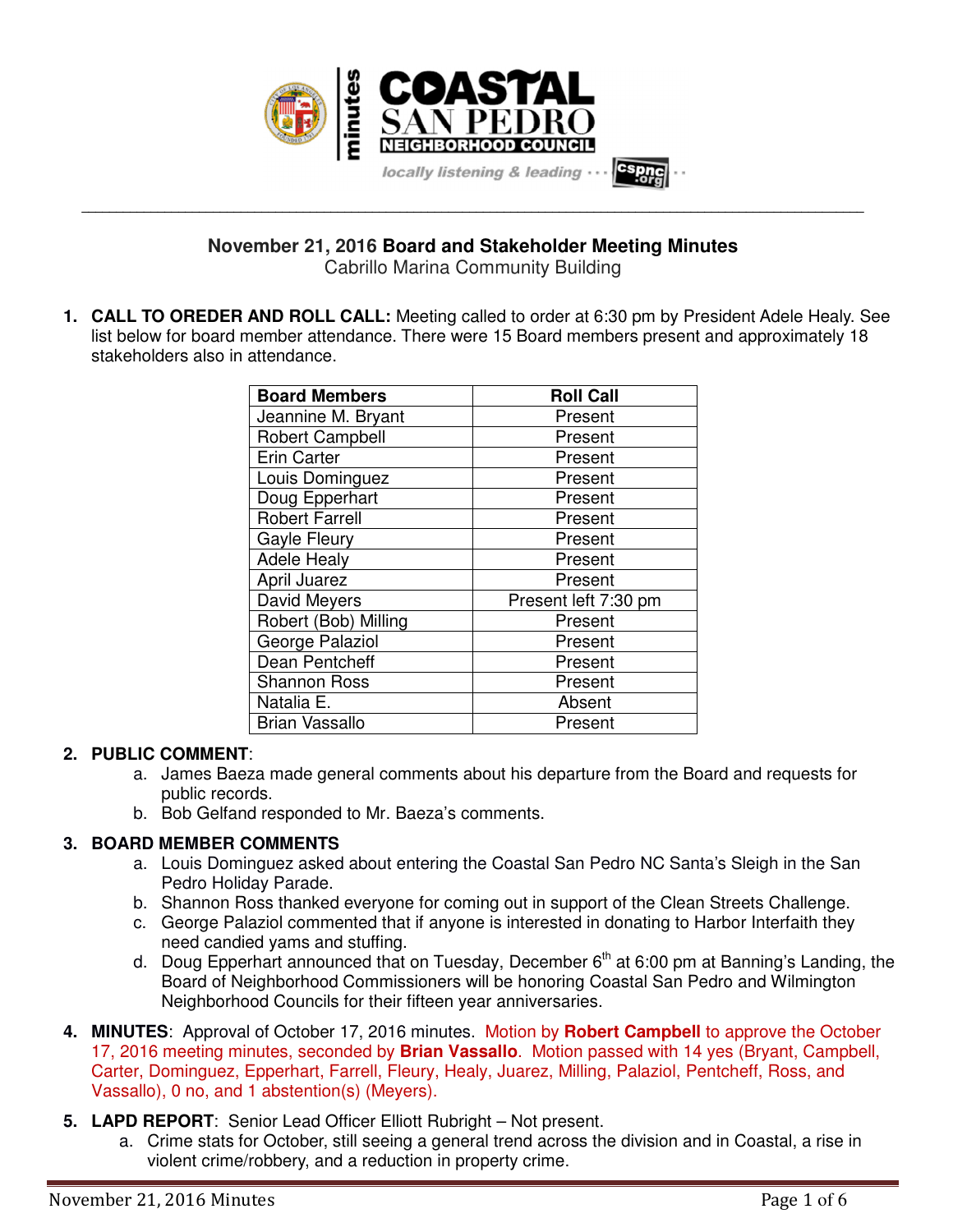- b. Please everyone report crime when you, or a neighbor are a victim.
- c. Officer Rubright answered questions from the Board and Stakeholders.
- d. Officer Rubright's contact information: Twitter handle 5sl85sanpedro, email (preferred method of contact) 38205@lapd.lacity.org and office telephone 310-726-7925.

## **6. REPORTS FROM GOVERNMENT AGENCY REPRESENTATIVES**

- a. **Councilman Joe Buscaino CD15**: Ryan Ferguson, San Pedro Field Deputy
	- i. Mr. Ferguson provided a written report including some of the following items. To view the full report please go to http://www.cspnc.org/council-district-15-reports.
	- ii. The San Pedro Public Market demolition has begun.
	- iii. The San Pedro Courthouse RFP has finally gotten one response.
	- iv. Mr. Ferguson presented certificates of appreciation for the Coastal San Pedro NC Trunk or Treat event to the Board and to board member Jeannine Bryant for all her hard work.
- v. Mr. Ferguson answered questions from the Board and Stakeholders.

# b. **Brian Vassallo on behalf of Mayor Garcetii**

- i. Presented a Certificate of appreciation for the Coastal San Pedro NC Trunk or Treat event to the Board and to board member Jeannine Bryant for all her hard work.
- c. **Port of Los Angeles**: Augie Bezmalinovich, Community Affairs Advocate
	- i. The next scheduled meetings of the Board of Harbor Commissioners are Thursdays, December  $1<sup>st</sup>$  and December  $15<sup>th</sup>$  at 8:30 am at the Port Administration building.
	- ii. The realignment of Harbor Boulevard and Sampson Way ground breaking ceremony is Tuesday, December  $8<sup>th</sup>$  at 2:00 pm.
	- iii. The San Pedro Public Market demolition has begun. The rest of the Ports O' Call village is scheduled be demolished the beginning of next year.
	- iv. The Front Street and North Gaffey Phase II beautification projects have been combined and should go out for bid in April 2017.
	- v. Board member Dean Pentcheff asked about the public comment period on the contract/lease for the Boy Scout Camp.
- d. **Budget Advocate for the Harbor Region**: Danielle Sandoval
	- i. The Budget Advocates are still having meetings with city departments.
	- ii. Regional Budget day will be on February  $25<sup>th</sup>$ . She would like to have a representative from Coastal San Pedro NC attend the event.
	- iii. They are working on a survey to the Mayor, the City Council and Candidates on core services and minimum levels of service regarding funding.
	- iv. There are three surveys of city services on the NCBALA website.

## e. **LAUSD District South Superintendent Christopher Downing**

- i. Update on the status of the Christensen Science Center: They had a focus group meeting and heard proposals from Pet Pals and Sapphire Sanctuary. The district asked the presenters to provide evidence of their ability to sustain funding for at least five years by December.
- ii. San Pedro High School has formed a partnership with the National Math and Science Initiative to increase AP enrollment.
- iii. Barton Hill Elementary School update: The Boys and Girls Club is operating a STEAM academy after school and LAUSD is funding a full time assistant principal and they will be implementing a new online math program.

## **7. Presentation from Chief Thomas Gazsi –Los Angeles Port Police**

- a. Chief Gazsi displayed a PowerPoint presentation outlining the roles and responsibilities of the Port Police.
- b. Their operations are funded by taxes and revenues generated through the Port, not from the general fund of the city.
- c. They provide security for port operations including cruise ships as they enter and depart the port.
- d. The Chief answered questions from the board and stakeholders.
- **8. BUDGET & FINANCE** Presentation for approval of Monthly Expenditure Report(s) Discussion pertaining to remaining budgetary items, etc.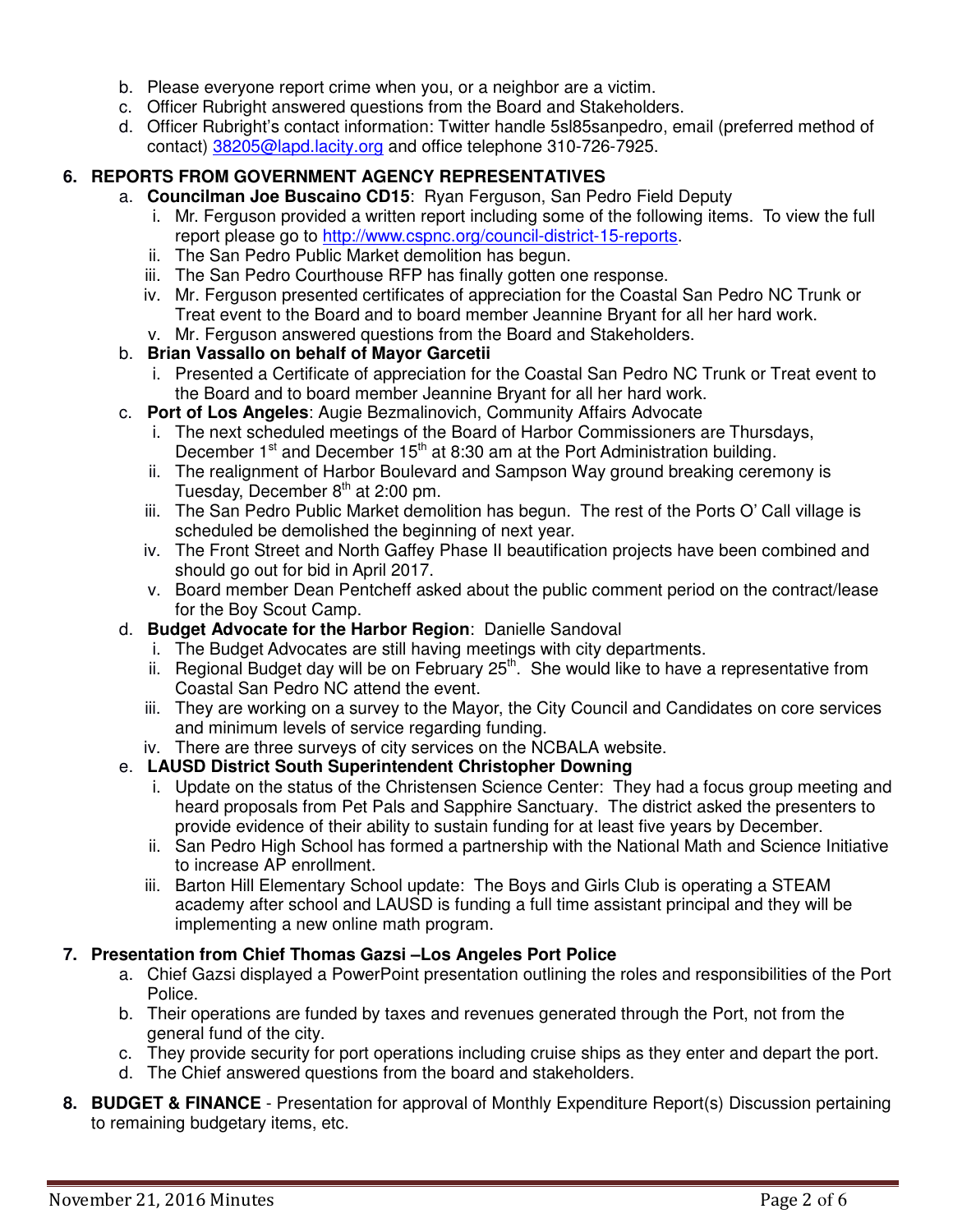- a. Approval of October Monthly Expenditure Report and bank statement. Motion by **Robert Campbell** to approve the October 2016 Monthly Expenditure Report and bank statement, seconded by **Brian Vassallo**. Motion passed with 12 yes (Bryant, Campbell, Carter, Dominguez, Epperhart, Fleury, Healy, Juarez, Milling, Palaziol, Ross, and Vassallo), 0 no, 1 abstention(s) (Pentcheff), one not eligible (Farrell), and 1 left meeting early (Meyers).
- b. Approval to revise the monthly amount for recurring expenditures the Mailroom to reflect their periodic payment of the NC website domain registration and Constant Contact invoices, for a total monthly amount not to exceed \$350. Motion by **Robert Campbell** to approve the revised monthly amount for recurring expenditures to the Mailroom to reflect their periodic payment of the NC website domain registration and Constant Contact invoices, for a total monthly amount not to exceed \$350, seconded by **Brian Vassallo**. Motion passed with 13 yes (Bryant, Campbell, Carter, Dominguez, Epperhart, Fleury, Healy, Juarez, Milling, Palaziol, Pentcheff, Ross, and Vassallo), 0 no, 0 abstention(s), one not eligible (Farrell), and 1 left meeting early (Meyers).
- c. Revise the CSPNC budget to reflect \$5,000 in additional funding that was approved by the LA City Council on October 25, 2016, for a total budget of \$42,000, and allocate the additional funding to outreach activities. Motion by **Robert Campbell** to approve the revised CSPNC budget to reflect \$5,000 in additional funding that was approved by the LA City Council on October 25, 2016, for a total budget of \$42,000, and allocate the additional funding to outreach activities, seconded by **Brian Vassallo**. Motion passed with 13 yes (Bryant, Campbell, Carter, Dominguez, Epperhart, Fleury, Healy, Juarez, Milling, Palaziol, Pentcheff, Ross, and Vassallo), 0 no, 0 abstention(s), one not eligible (Farrell), and 1 left meeting early (Meyers).
- d. Review, discussion, and possible action on the demand for payment from Reed Printing, for production of the January 2016 CSPNC newsletter, in the amount of \$2,007.34. Motion by **Robert Campbell** to approve payment to Reed Printing, for production of the January 2016 CSPNC newsletter, in the amount of \$2,007.34, seconded by **Bob Milling**. Motion passed with 12 yes (Bryant, Carter, Dominguez, Epperhart, Fleury, Healy, Juarez, Milling, Palaziol, Pentcheff, Ross, and Vassallo), 0 no, 1 abstention(s) (Campbell), one not eligible (Farrell), and 1 left meeting early (Meyers).

#### **9. Presentation from Dean Pentcheff on Upcoming Selection / Election Voting Process.**

- a. There are two ways stakeholder status may be determined; 1) by documentation, or 2) selfaffirmation.
- b. The Department of Neighborhood Empowerment (DONE) asks that Coastal San Pedro NC file a form delineating this item.

#### **10. Presentation from Bob Milling on recent passage of the marijuana initiative.**

a. Neighborhood Councils have been asked by the City Council to adopt a position on how they want to see the passage of the new law take effect. Accordingly, he would like to have an action item on a future meeting agenda.

#### **11. ACTION ITEMS**

**1. Stakeholder Motion:** 

**Neighborhood Purpose Grant process and schedule for the 2016–2017 term - Dean Pentcheff (stakeholder motion)** 

**Be it resolved, the Coastal San Pedro Neighborhood Council shall consider and determine allocation of Neighborhood Purpose Grants using the following process:** 

**2017** 

- **Application deadline: February 1, 2017.**
- **Budget and Finance Committee meeting to determine Neighborhood Purpose Grant recommendations: February 13, 2017.**

- **Board meeting to determine Neighborhood Purpose Grant allocations: February 27, 2017**  Motion by **Dean Pentcheff** to approve to consider and determine allocation of Neighborhood Purpose Grants using the process outlined above, seconded by **Brian Vassallo**. Motion passed with 14 yes (Bryant, Campbell, Carter, Dominguez, Epperhart, Farrell, Fleury, Healy, Juarez, Milling, Palaziol, Pentcheff, Ross, and Vassallo), 0 no, 0 abstention(s), and 1 left meeting early (Meyers).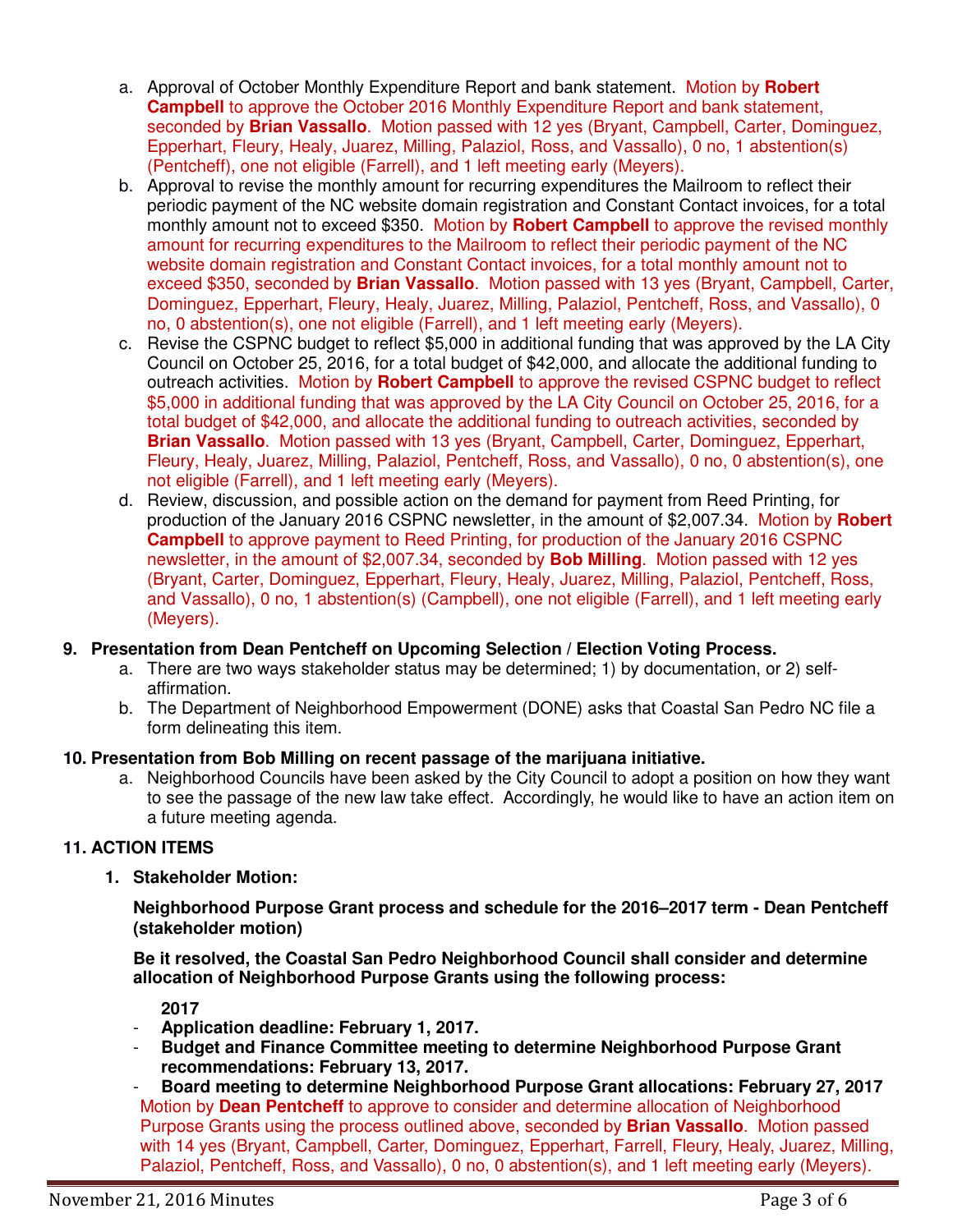- **2. Rules and By-laws Committee** 
	- **(1) Coastal San Pedro Neighborhood Council meeting dates and times for 2016–2017**

**Whereas, the Coastal San Pedro Neighborhood Council affirms its desire to include input from the broadest possible range of stakeholders by reasonably accommodating requests for particular meeting times and dates;** 

**Therefore be it resolved, the Board and committees of the Coastal San Pedro Neighborhood Council (CSPNC) shall respect reasonable requests from Board and committee members for accommodation to change meeting dates; and** 

**Be it further resolved, the CSPNC shall adopt the following tentative calendar for Board and Agenda meetings (which includes accommodations for Federal and State holidays) and shall invite public comment prior to the next Board meeting regarding date adjustments to accommodate other public events; and**

**Be it further resolved, at its next Board meeting, CSPNC shall consider public comment on date adjustments and adopt a final Board and Agenda meeting calendar.** 

**Coastal San Pedro Neighborhood Board and Agenda Meeting Calendar for 2016–2017** 

**Monday 14 Nov 2016 Agenda Meeting Monday 21 Nov 2016 6:30pm Board Meeting Monday 12 Dec 2016 Agenda Meeting Monday 19 Dec 2016 6:30pm Board Meeting Monday 09 Jan 2017 Agenda Meeting Monday 23 Jan 2017 6:30pm Board Meeting [16 Jan = Martin Luther King, Jr. Day] Monday 13 Feb 2017 Agenda Meeting Monday 27 Feb 2017 6:30pm Board Meeting [20 Feb = Washington's Birthday / President's Day] Monday 13 Mar 2017 Agenda Meeting Monday 20 Mar 2017 6:30pm Board Meeting Monday 10 Apr 2017 Agenda Meeting Monday 17 Apr 2017 6:30pm Board Meeting Monday 08 May 2017 Agenda Meeting Monday 15 May 2017 6:30pm Board Meeting Monday 12 Jun 2017 Agenda Meeting Monday 19 Jun 2017 6:30pm Board Meeting Monday 10 Jul 2017 Agenda Meeting Monday 17 Jul 2017 6:30pm Board Meeting**  Motion by **April Juarez** to approve Coastal San Pedro Neighborhood Council meeting dates and times for 2016–2017 as outlined above, seconded by **Brian Vassallo**. Motion passed with 14 yes (Bryant, Campbell, Carter, Dominguez, Epperhart, Farrell, Fleury, Healy, Juarez, Milling,

Palaziol, Pentcheff, Ross, and Vassallo), 0 no, 0 abstention(s), and 1 left meeting early (Meyers).

# **(2) Coastal San Pedro Neighborhood Council 2017 Selection Rules**

**CSPNC Bylaws clauses relevant to 2017 Selection – (See Attached)**  Motion by **Dean Pentcheff** to approve Coastal San Pedro Neighborhood Council 2017 Selection Rules CSPNC Bylaws clauses relevant to 2017 Selection – (See Attached), seconded by **Brian Vassallo**. Motion passed with 14 yes (Bryant, Campbell, Carter, Dominguez, Epperhart, Farrell, Fleury, Healy, Juarez, Milling, Palaziol, Pentcheff, Ross, and Vassallo), 0 no, 0 abstention(s), and 1 left meeting early (Meyers).

**(3) Second Reading as amended, Bylaws change: Absence policy** 

**Be it resolved, the Bylaws of the Coastal San Pedro Neighborhood Council shall be amended:** 

**Article V Governing Board, Section 7. Absences.**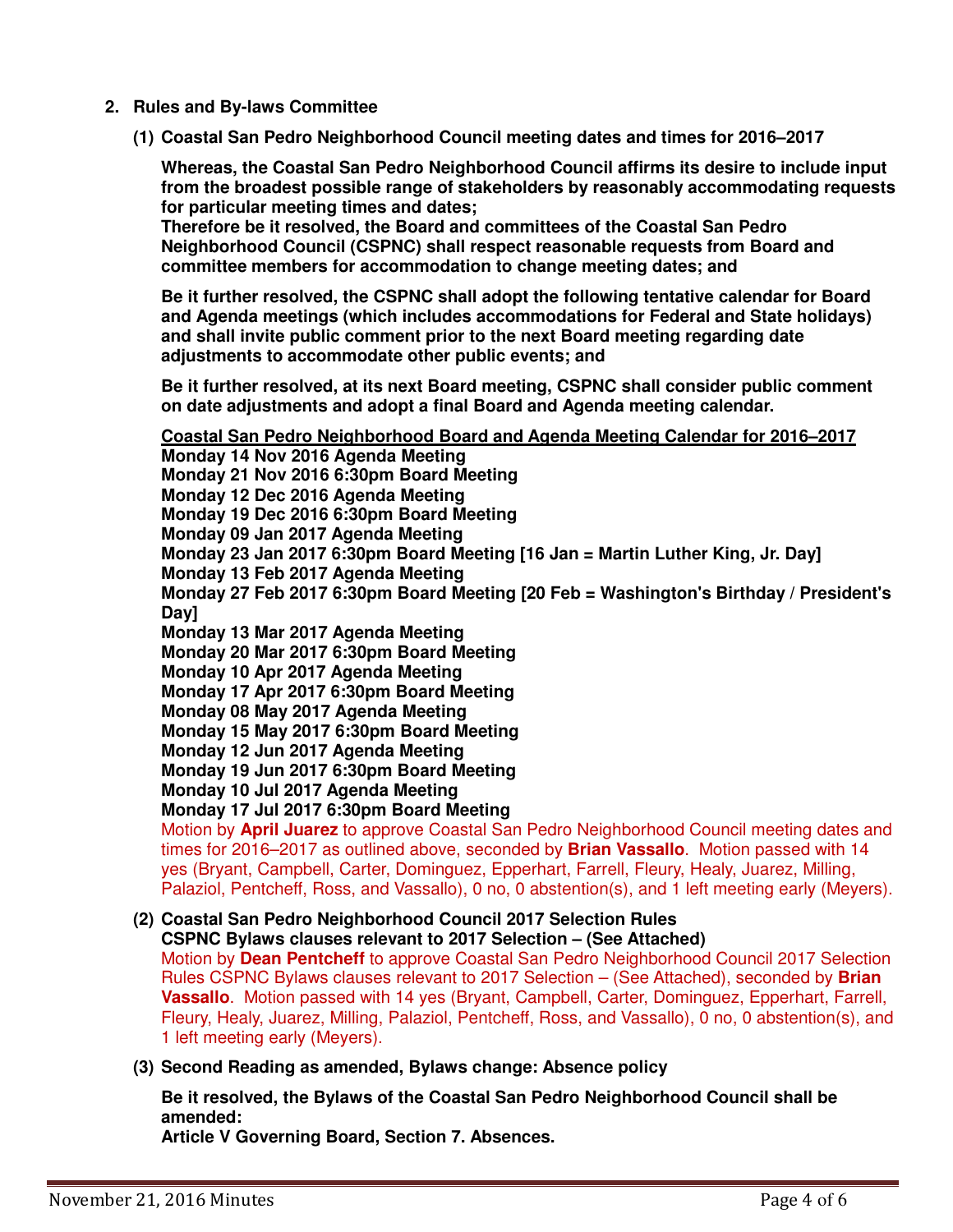**If a Board Member is absent from two (2) consecutive, or four (4) regularly-scheduled Board meetings during the fiscal year, his or her seat will be forfeited.** 

#### **3. Communications Committee**

**(1) Appointment of new Communications Committee Chair** 

Motion by **Doug Epperhart** to appoint Jeannine Bryant as chair of the Communications Committee, seconded by **Brian Vassallo**. Motion passed with 14 yes (Bryant, Campbell, Carter, Dominguez, Epperhart, Farrell, Fleury, Healy, Juarez, Milling, Palaziol, Pentcheff, Ross, and Vassallo), 0 no, 0 abstention(s), and 1 left meeting early (Meyers).

- **(2) Resolved, the Coastal San Pedro Neighborhood Council rescinds all previous outreach category allocations and revises that portion of the budget as follows:**
- **web, social media and email (The Mailroom): \$600;**
- meeting expenses: \$1,800;
- **website charges (Go Daddy): \$320;**
- **email services (Constant Contact): \$480;**
- **event expenses: \$4,800;**
- **newsletter: \$3,200.**

Motion by **Jeannine Bryant** to approve Coastal San Pedro Neighborhood Council rescinds all previous outreach category allocations and revises that portion of the budget as stated above, seconded by **Brian Vassallo**. Motion passed with 13 yes (Bryant, Campbell, Carter, Dominguez, Epperhart, Fleury, Healy, Juarez, Milling, Palaziol, Pentcheff, Ross, and Vassallo), 0 no, 0 abstention(s), one not eligible (Farrell), and 1 left meeting early (Meyers).

**(3) Resolved, the Coastal San Pedro Neighborhood Council shall sponsor a holiday event Santa's Holiday Express and authorizes an expenditure not to exceed \$1,500 for expenses related thereto.** 

Motion by **Brian Vassallo** to amend the motion as shown above, seconded by **George Palaziol**. Motion passed with 11 yes (Bryant, Campbell, Dominguez, Epperhart, Fleury, Healy, Juarez, Milling, Palaziol, Ross, and Vassallo), 0 no, 2 abstention(s) (Carter and Pentcheff), one not eligible (Farrell), and 1 left meeting early (Meyers). Motion from committee as amended. Motion passed with 12 yes (Bryant, Campbell, Carter, Dominguez, Epperhart, Fleury, Healy, Juarez, Milling, Palaziol, Ross, and Vassallo), 0 no, 1 abstention(s) (Pentcheff), one not eligible (Farrell), and 1 left meeting early (Meyers).

#### **(4) SELECTION COMMITTEE APPOINTMENTS**

## **Individuals to be appointed to the selection committee:**

- **Sydney Baune**
- **Greg Donnan**
- Grant Reed
- **Olive Reed**

All are current or former board members of Harbor City Neighborhood Council.

Motion by **Brian Vassallo** to appoint Sydney Baune, Greg Donnon, Grant Reed and Olive Reed to the Coastal San Pedro NC selection committee, seconded by **George Palaziol**. Motion passed with 14 yes (Bryant, Campbell, Carter, Dominguez, Epperhart, Farrell, Fleury, Healy, Juarez, Milling, Palaziol, Pentcheff, Ross, and Vassallo), 0 no, 0 abstention(s), and 1 left meeting early (Meyers).

#### **4. Port & Environment Committee**

## **(1) Appointment of a new Port and Environment Committee Chair**

Motion by **Brian Vassallo** to appoint Louis Dominguez as chair of the Port and Environment Committee, seconded by **George Palaziol**. Motion passed with 14 yes (Bryant, Campbell, Carter, Dominguez, Epperhart, Farrell, Fleury, Healy, Juarez, Milling, Palaziol, Pentcheff, Ross, and Vassallo), 0 no, 0 abstention(s), and 1 left meeting early (Meyers).